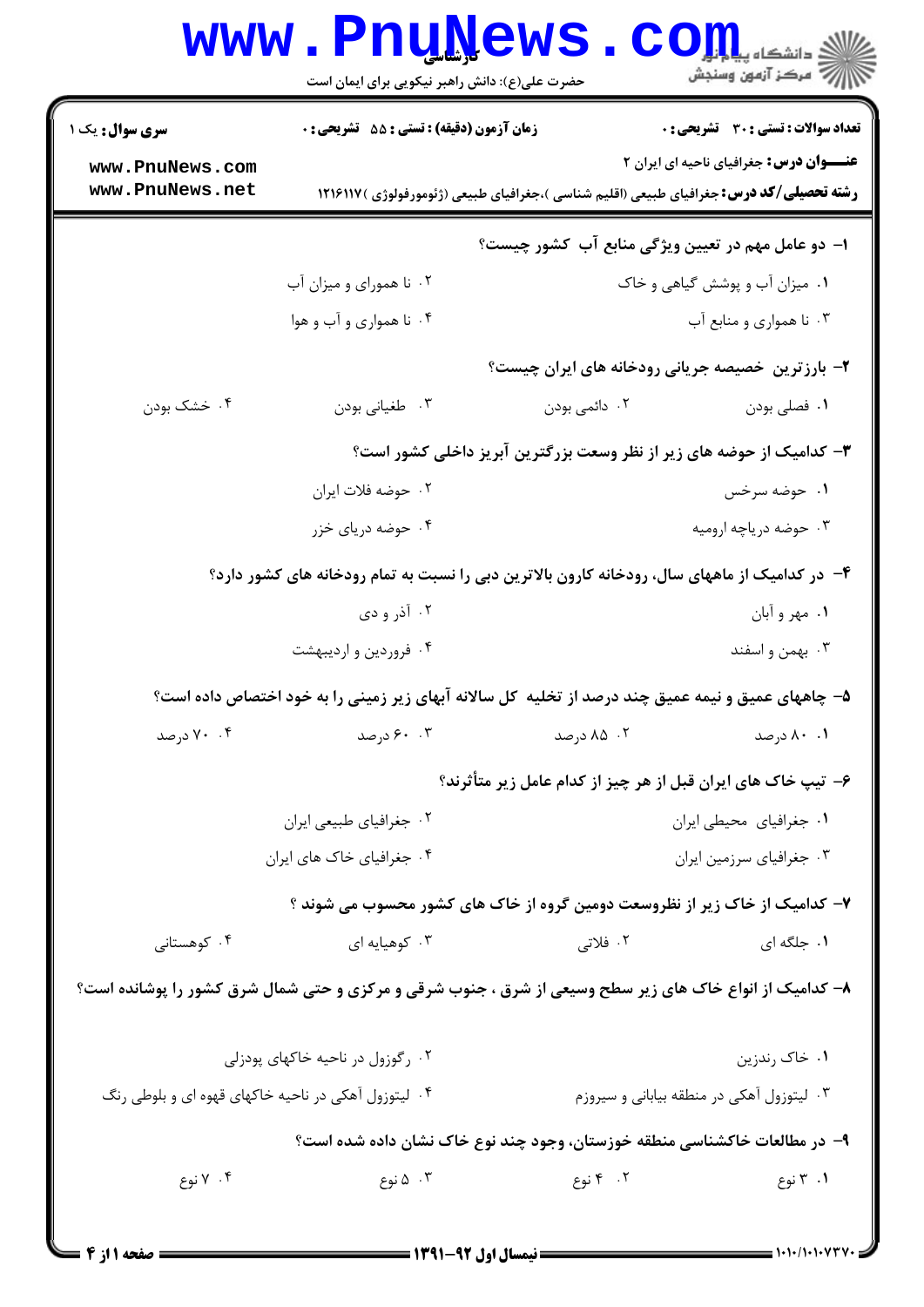|                                                                                               | www.PnuNews.<br>حضرت علی(ع): دانش راهبر نیکویی برای ایمان است                                             |                                                                                                 | الله دانشگاه پیام برد<br>الله عرکز آنههن وسنجش |  |
|-----------------------------------------------------------------------------------------------|-----------------------------------------------------------------------------------------------------------|-------------------------------------------------------------------------------------------------|------------------------------------------------|--|
| <b>سری سوال : ۱ یک</b>                                                                        | <b>زمان آزمون (دقیقه) : تستی : 55 تشریحی : 0</b>                                                          |                                                                                                 | <b>تعداد سوالات : تستی : 30 ٪ تشریحی : 0</b>   |  |
| www.PnuNews.com<br>www.PnuNews.net                                                            |                                                                                                           | <b>رشته تحصیلی/کد درس:</b> جغرافیای طبیعی (اقلیم شناسی )،جغرافیای طبیعی (ژئومورفولوژی ) ۱۲۱۶۱۱۷ | <b>عنـــوان درس:</b> جغرافیای ناحیه ای ایران ۲ |  |
|                                                                                               |                                                                                                           | ۱۰- چرا جلگه های مازندران و گیلان دارای خاک یکسانی می باشند؟                                    |                                                |  |
|                                                                                               | ۰۲ به دلیل شرایط آب و هوایی و خاک مشابه                                                                   |                                                                                                 | ۰۱ به دلیل شرایط اقلیمی و توپوگرافی مشابه      |  |
|                                                                                               | ۰۴ به دلیل شرایط اقلیمی مشابه                                                                             |                                                                                                 | ۰۳ به دلیل شرایط طبیعی مشابه                   |  |
|                                                                                               |                                                                                                           | <b>۱۱- رویش گیاهی با کدامیک از شرایط زیر ارتباط تنگاتنگی دارد</b> ؟                             |                                                |  |
| ۰۲ شرایط آب و هوایی به ویژه فشار هوا<br>۰۱ شرایط آب و هوایی به ویژه رژیم بارش                 |                                                                                                           |                                                                                                 |                                                |  |
| ۰۴ شرایط آب و هوایی به ویژه دما<br>۰۳ شرایط آب و هوایی به ویژه رطوبت هوا                      |                                                                                                           |                                                                                                 |                                                |  |
| <b>۱۲</b> - امروزه رابطه بین جنگل و اقتصاد جنگل از چه نوع رابطه ای است؟                       |                                                                                                           |                                                                                                 |                                                |  |
| ۰۴ رابطه دوجانبه                                                                              | ۰۳ رابطه یک طرفه                                                                                          | ۰۲ رابطه مستقيم                                                                                 | ٠١ رابطه معكوس                                 |  |
|                                                                                               | ۱۳– تقسیم بندی پوشش گیاهی ایران بر مبنای تقسیم بندی پوشش گیاهی بوبک در رابطه با کدام یک از عوامل زیر است؟ |                                                                                                 |                                                |  |
| ۰۴ میزان بارش سالانه                                                                          | ۰۳ میزان حرارت روزانه                                                                                     | ٠٢ ميزان بارش روزانه                                                                            | ٠١ ميزان حرارت سالانه                          |  |
|                                                                                               |                                                                                                           | ۱۴- تیپ خالص جنگل های نیمه مرطوب ایران در کدام قسمت کشور وجود دارد؟                             |                                                |  |
| ۰۴ کولشیک                                                                                     | ۰۳ قره داغ و قره باغ                                                                                      | ۰۲ شرق اردبیل                                                                                   | ۰۱ غرب کوه سبلان                               |  |
|                                                                                               |                                                                                                           | ۱۵– اهمیت مطالعات جغرافیایی گیاهی ایران در کدام بعد بیشتر است؟                                  |                                                |  |
| ۰۴ بعد کاربردي                                                                                | ۰۳ بعد توصيفي                                                                                             | ۰۲ بعد فضایی                                                                                    | ۰۱ بعد کارکردی                                 |  |
|                                                                                               |                                                                                                           | ۱۶- زندگی جانوری با کدامیک از عوامل زیر بشدت وابسته است؟                                        |                                                |  |
| ۰۴ درجه حرارت                                                                                 | ۰۳ میزان بارش                                                                                             | ۰۲ شرایط اقلیمی                                                                                 | ۰۱ پوشش گیاهی                                  |  |
|                                                                                               | ۱۷- بر اساس گزارش های اقتصادی ، روس ها سالانه از دریای خزر به چه میزان صید می کنند؟                       |                                                                                                 |                                                |  |
|                                                                                               | ۰۲ حدود ۳۰۳ هزار تن                                                                                       |                                                                                                 | ۰۱ بیش از ۵۵۰ هزار تن                          |  |
|                                                                                               | ۰۴ مزار تن                                                                                                |                                                                                                 | ۰۳ هزار تن                                     |  |
|                                                                                               |                                                                                                           | ۱۸− یکی از فعالیت های سنتی مناطق جنوبی کشور چیست؟                                               |                                                |  |
| ۰۴ صید صدف                                                                                    | ۰۳ صید لاک پشت                                                                                            | ۰۲ صید خرچنگ                                                                                    | ۰۱ صید ماهی زینتی                              |  |
| ۱۹- در ارزیابی اولیه از خصوصیات طبیعی ایران کدامیک از نواحی زیر، کانونهای بزرگ فعالیت کشورند؟ |                                                                                                           |                                                                                                 |                                                |  |
|                                                                                               | ۰۲ نواحی کوهستانی                                                                                         |                                                                                                 | ۰۱ نواحی جلگه ای و پایکوهی                     |  |
|                                                                                               | ۰۴ سواحل دریای خزر                                                                                        |                                                                                                 | ۰۳ دشتهای مرکزی                                |  |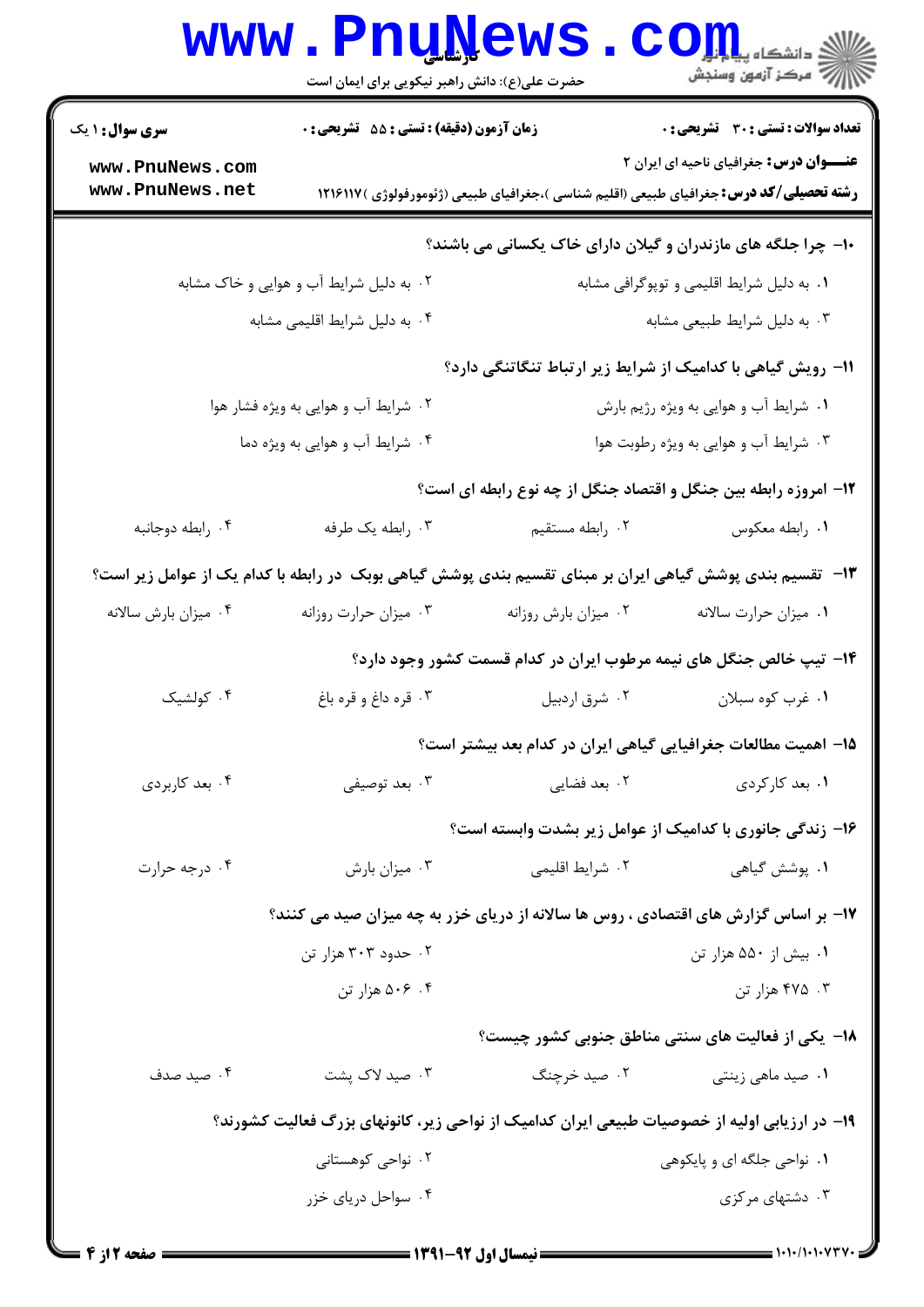|                                    | <b>www.PnuNews</b><br>حضرت علی(ع): دانش راهبر نیکویی برای ایمان است                                  |                                                                                                 | ي<br>ي دانشڪاه پي <mark>اپ</mark> ول<br>سكز آزمون وسنجش |  |
|------------------------------------|------------------------------------------------------------------------------------------------------|-------------------------------------------------------------------------------------------------|---------------------------------------------------------|--|
| سری سوال: ۱ یک                     | زمان آزمون (دقیقه) : تستی : 55 گشریحی : 0                                                            |                                                                                                 | <b>تعداد سوالات : تستی : 30 ٪ تشریحی : 0</b>            |  |
| www.PnuNews.com<br>www.PnuNews.net |                                                                                                      | <b>رشته تحصیلی/کد درس:</b> جغرافیای طبیعی (اقلیم شناسی )،جغرافیای طبیعی (ژئومورفولوژی ) ۱۲۱۶۱۱۷ | <b>عنـــوان درس:</b> جغرافیای ناحیه ای ایران ۲          |  |
|                                    |                                                                                                      | +۲- وسعت(پهنای) عرض جغرافیایی کشور جمهوری اسلامی ایران چند درجه است؟                            |                                                         |  |
| ۴. ۴۰ درجه                         | ۰۳ درجه                                                                                              | ۲۰ ۲۰ درجه                                                                                      | ۰۱ ۱۵درجه                                               |  |
|                                    |                                                                                                      | <b>۲۱</b> - اساس معیشت در نواحی کوهستانی و مرتفع که آب و هوای سرد دارند، چیست؟                  |                                                         |  |
| ۰۴ کوچ نشینی                       | ۰۳ دامداری                                                                                           | ۰۲ کشاورزی                                                                                      | ٠١. باغداري                                             |  |
|                                    | ۲۲- مهمترین و پرآبترین رودخانه های کشور به کدام حوضه می ریزند؟                                       |                                                                                                 |                                                         |  |
|                                    | ۰۲ حوضه فلات ايران                                                                                   |                                                                                                 | ۰۱ حوضه دریایی خزر                                      |  |
|                                    | ۰۴ حوضه خارجي                                                                                        |                                                                                                 | ۰۳ حوضه داخلی                                           |  |
|                                    | ۲۳– کدامیک از موارد زیر خطوط اصلی سیمای سرزمین را در محیط های روستایی تشکیل می دهد؟                  |                                                                                                 |                                                         |  |
| ۰۴ زراعت                           | ۰۳ کوچ نشینی                                                                                         | ۰۲ دامداری                                                                                      | ۰۱ کشاورزی                                              |  |
|                                    |                                                                                                      | <b>۲۴</b> - یکی از ارکان اساسی کالبد اقتصادی کشور چیست؟                                         |                                                         |  |
| ۰۴ زراعت                           | ۰۳ صیادی                                                                                             | ٢. صنعت                                                                                         | ۰۱ کشاورزی                                              |  |
|                                    | ۲۵– کدامیک از عوامل زیر در سواحل جنوبی کشور بیشتر از سواحل شمالی کشور منشأ اثر بوده است؟             |                                                                                                 |                                                         |  |
| ۰۴ احداث بنادر                     | ۰۳ حمل ونقل آبي                                                                                      | ٢. صنعت                                                                                         | ۰۱ صیادی                                                |  |
|                                    | ۲۶– کدامیک از ضایعات زیست محیطی زیر در بسیاری از موارد کانون اشاعه انواع بیماری هاست؟                |                                                                                                 |                                                         |  |
|                                    |                                                                                                      | ۰۱ ضایعات ناشی از فاضلاب های شهری و صنعتی                                                       |                                                         |  |
|                                    |                                                                                                      | ۰۲ ضایعات ناشی از بهره برداری خاک برای تصفیه مصالح ساختمانی                                     |                                                         |  |
|                                    |                                                                                                      |                                                                                                 | ۰۳ ضایعات ناشی از تخلیه زباله                           |  |
|                                    |                                                                                                      |                                                                                                 | ۰۴ ضایعات زیست محیطی ناشی از آلودگی هوا                 |  |
|                                    | ۲۷– از کدام یک از موارد زیر به عنوان سرزمینی که هنوز، چندان شناخته شده نیست، نام برده می شود؟        |                                                                                                 |                                                         |  |
| ۰۴ دریاچه ارومیه                   | ۰۳ دریاچه نمک                                                                                        | ۰۲ دشت لوت                                                                                      | ۰۱ دشت کویر                                             |  |
|                                    | ۲۸- کدامیک از موارد زیر از جمله مسائل و چالش های جهان است و تنها به کشور یا قاره خاصی محدود نمی شود؟ |                                                                                                 |                                                         |  |
|                                    | ۰۲ روند تغییرات در واحدهای جغرافیایی کشور<br>۰۱ روند تغییرات منابع آب                                |                                                                                                 |                                                         |  |
|                                    | ۰۴ اقلیم و تغییرات آن                                                                                |                                                                                                 | ۰۳ تحولات در فعالیتهای کانساری                          |  |
|                                    |                                                                                                      |                                                                                                 |                                                         |  |